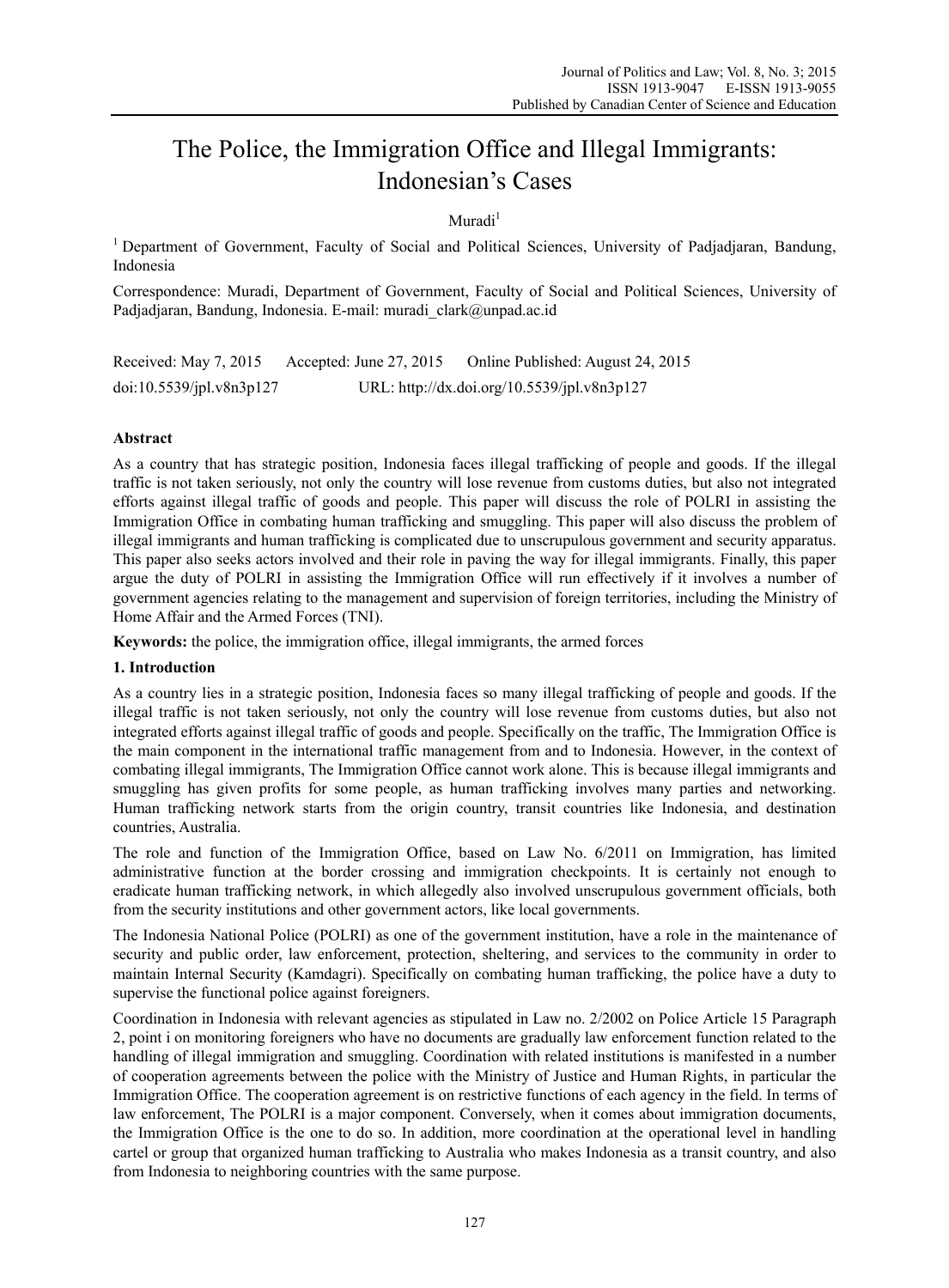$\overline{a}$ 

This paper will discuss the role of POLRI in assisting the Immigration Office in combating human trafficking and smuggling. This paper will also discuss the problem of illegal immigrants and human trafficking is complicated due to unscrupulous government and security apparatus. This paper also seeks actors involved and their role in paving the way for illegal immigrants. Finally, this paper argue the duty of POLRI in assisting the Immigration Office will run effectively if it involves a number of government agencies relating to the management and supervision of foreign territories, including the Ministry of Home Affair and the Armed Forces (TNI).

### **2. Handling Illegal Immigrants and Its Problems**

The Immigration Office is aware the strategic position of Indonesia and its implications for the tasks and role of immigration as a whole. In the context of the immigration Office, the intensity of the arrival of illegal activities and the presence of Indonesia as a transit country to Australia increase instability. In the cold war era, refugees made Indonesia as a transit country due to political instability in their origin country or the rivalry of two great ideologies.<sup>1</sup> So in the post-cold war, refugees who make Indonesia as a transit country before crossing into Australia is based on desire to find a better life. Post-Cold War political reason is used by some minority groups in a number of troubled countries in the Middle East, Afghanistan, Iraq, Iran or Myanmar.<sup>2</sup>

Beside the issue of illegal immigrants, immigration in Indonesia post-New Order faced problem of human trafficking from and to Indonesia based on commercial human slavery at work, illegally, in neighboring countries. Jobs offered are working on plantations, restaurant waiters, and to become a prostitute. In the context of human trafficking, The Immigration Office has limitation on cross-border management and immigration administration. So that administrative processes is at crossing border of neighboring countries, assuming that the administrative immigration is not abused for the sake of illegal employment in Indonesia and destination countries.<sup>3</sup>

Another issue related to immigration is rampant acts of terrorism as impact of less stringent immigration procedures in Indonesia.<sup>4</sup> Terrorists allegedly using less stringent immigration procedures so that they can leave and enter the Philippines or Pakistan and Afghanistan for training bomb-making skills to conduct terror acts in Indonesia<sup>5</sup>.

Hikmawanto asserts five reasons why Indonesia is a transit country to Australia, namely: First, the position of Indonesia and Australia although separated by a wide ocean. Second, the extent of Indonesia Sea Territory can be easy penetrated by illegal immigrants. Many of them do not pass through Immigration Check Point (FAP) at ports and airports. The Navy and the POLRI are not sufficient to guard a wide sea area against illegal immigrants. Third, if they enter through official channels, there are local officials who can pass them with a certain amount of money. Fourth, In Indonesia it must be admitted that, there are mafia facilitating illegal immigrants from some countries in the Middle East to get to Australia. And fifth, the fishermen and sailors who dared to carry improvised boats for illegal immigrants with financial compensation.<sup>6</sup>

<sup>1</sup> For example, see Ditjenim (2005). *Sejarah Imigrasi Indonesia*. Jakarta: Direktorat Jenderal Imigrasi. See also *The Express Tribune*. (2012). "Five Million Illegal Immigrant Residing in Pakistan" [online available]: http://tribune.com.pk/story/322325/five-million-illegal-immigrants-residing-in-pakistan/ (accessed April, 13<sup>th</sup> 2015).

<sup>2</sup> For example, see *Kompas*. (2012). "Alasan Imigran Timur Tengah Kabur ke Australia". [online available]: http://regional.kompas.com/read/2012/10/25/16354133/Alasan.Imigran.Timur.Tengah.Kabur.ke.Australia (accessed April, 13th 2015).

<sup>3</sup> See *Matatelinga*. (2015). "BNP2TKI dan Imigrasi Perketat Calon TKI" [online available]: http://matatelinga.com/index.php?option=com\_content&view=article&id=8048:bnp2tki-dan-imigrasi-perketat-calon-tki&catid=30:daerah&It emid=37 (accessed April, 13<sup>th</sup> 2015). See also. *PekanbaruMX*. (2009). "Imigrasi Perketat ADM Imigrasi Paspor". [online available]:

http://pekanbarumx.net/content/view/793/37/ (accessed April, 13<sup>th</sup> 2015).

<sup>4</sup> *Muslim Daily*. (2010). "Polisi Wanti-wanti Ancaman Terorisme Dibalik Masalah Imigran Gelap". [online available]: http://muslimdaily.net/berita/lokal/polisi-wanti-wanti-ancaman-terorisme-dibalik-masalah-imigran-gelap.html#.UU61wphpsb0 (accessed March 12th 2015). See also, *Suara Indonesia*. (2012). "Polri Waspadai Potensi Terorisme 2013". [online available]: http://suaraindonesia.co/nasional/4776/polri-waspadai-potensi-terorisme-2013 (accessed March 12th 2015). See also *The Jakarta Post*. (2015). "Australia Sends Illegal Immigrants Back RI Territory". [online available]: http://www.thejakartapost.com/news/2015/03/23/australia-sends-illegal-immigrants-back-ri-territory.html (accessed May 2nd 2015).

<sup>5</sup> *Waspada*. (2012). "Imigran Gelap Afganistan Harus Diwaspadai". [online available]: http://www.waspada.co.id/index.php?option=com\_content&view=article&id=260617:imigran-gelap-afganistan-harus-diwaspadai&catid=14: medan&Itemid=27 (accessed march 12<sup>th</sup> 2015). See also Gunaratna, Rohan. (2002). *Inside Al Qaeda: Global Network of Terror*. New York: Columbia University Press. Especially in Chapter One.

<sup>6</sup> *DetikNews*. (2011). "5 Alasan Indonesia Menjadi Surga Transit Imigran Gelap ke Australia". [online available]: http://news.detik.com/read/2011/12/20/182116/1795871/10/5-alasan-indonesia-jadi-surga-transit-imigran-gelap-ke-australia (accessed March 11th 2015).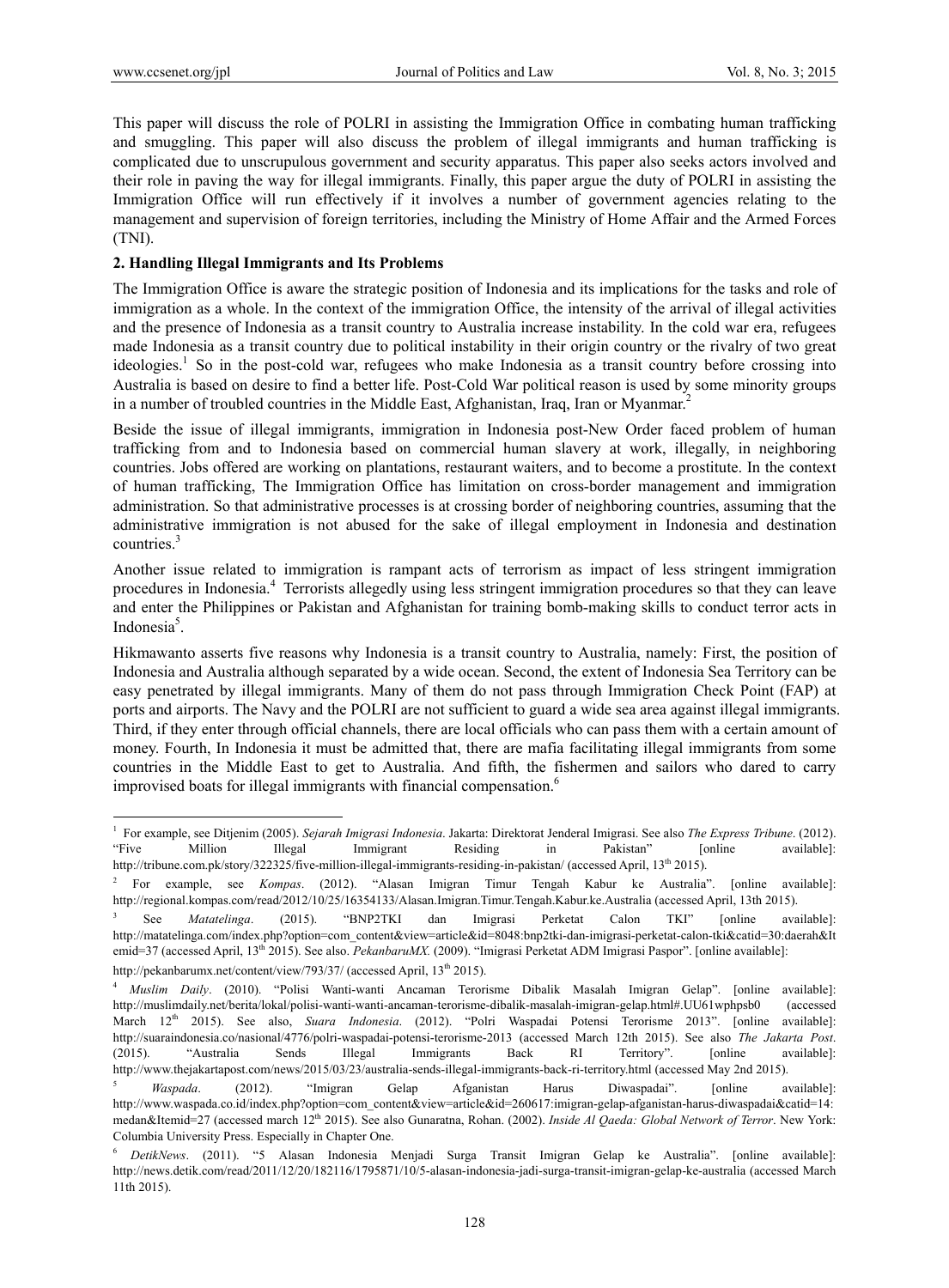$\overline{a}$ 

However, Hikmawanto does not describe how society and government also take advantage of the proliferation of illegal immigrants in Indonesia. The last ten years, for example, the area of Cisarua, Bogor West Java, changed their appearance of being 'Arab village', because so many local people who get married, unregistered and contracted, with a number of foreigners from the Middle East while he is together with his extended family.<sup>7</sup>

However, based on several studies and investigations from media and academic circles, these middle east foreigners are not entirely out of the Middle East, but also from Iraq, Turkey, Afghanistan, Pakistan, Iran, and so on, both as tourists, refugees, and illegal immigrants, because some area in Cisarua is used as shelter for illegal immigrants and refugees by UNHCR.<sup>8</sup> In the "Arab village", Cisarua, it is easy to get new identity, using temporary ID card, or other document for the wedding. The "Siri Marriage" or "Contracted Marriage" needs a number of documents required in order to facilitate the marriage process.<sup>9</sup>

Beside Cisarua, there is also Garut who become target for illegal immigrants. It is different from the Arab village in Cisarua, Garut is more diffuse with the local community, making it difficult to distinguish them from the general public. Garut has become target for temporary settlement, because through Rancabuaya, South Garut, they can cross the ocean to Australia.

Arab village in Cisarua and Rancabuaya, South Garut, in West Java are examples of how easy to get in Indonesia and settled down before finally cross into Australia illegally. This cannot happen if it is not supported by the permissive attitude of local residents and government actors who sustain their existence. There are five elements that take advantage of government agencies and pave the foreigners and illegal immigrants to reside temporarily and even married a contract with the local residents, namely: First, local community leader who usually becomes the RT or RW Chairman of the local authority which has issued temporary residence permits to foreign nationals and illegal immigrants in the area. Usually because of the proximity and the motive to make profits, the foreign residents get temporary ID card to settle permanently and marrying locals. Community leaders, when not serving as Chairman of RT/RW, can recommend relatives to obtain a residence permit to the local RT and RW. Even on a certain degree of daring guarantee the foreigners and illegal immigrants to become citizens of the local registered. As long as there are people who are known to guarantee and incorporate other people into the Card family, the RT and RW can proceed to obtain a permanent ID card.

Residence registration is a reproach to foreign nationals and illegal immigrants to obtain population administration in Indonesia before crossing to Australia. There is a belief in a number of foreign nationals and illegal immigrants, it will be easier to use the passport administration of Indonesian immigration as the country of origin if they want to go to Australia, both legal or illegal. There are many foreigners and illegal immigrants who do not have the patience to wait for becoming Indonesian citizen in order to have passport. No wonder then, they take a shortcut by making mere transit before entering Indonesia illegally to Australia can be said to be massive.

Second, local government actors, particularly *Lurah* and *Camat* (Local Administration Chairman) who consciously or unconsciously legalize population administration, both ID Card and Family Card (KK) proposed by local RT and RW. As in the context of bureaucracy, these legalities provide benefits for local officials. In addition to the provision of population administration, a number of unscrupulous government also often helped illegal immigrants who want a quick way to cross into Australia through the South Coast and South of Garut and Cianjur.10 The Immigration Ofiice also put on list Sukabumi, Tasikmalaya, both in West Java Province and Kupang, East Nusa Tenggara Province as entrance of illegal immigrants to Australia. Special to Kupang, the distance to the Australian territory is just 24 hours away by fishermen boats.<sup>11</sup>

Third, the involvements of corrupt officials of Immigration Office in the process of immigration document issues.

<sup>7</sup> See *Pos Kota News*. (2012). "Selain Maroko di Puncak Ada Pelacur dari Bahrain dan Mesir". [online available]: http://www.poskotanews.com/2012/07/03/selain-maroko-di-puncak-ada-pelacur-dari-bahrain-dan-mesir/ (accessed March 11<sup>th</sup> 2015). *DetikNews*. (2006). "Mafia Kawin Kontrak di Puncak: Mimpi Melati di Kampung Arab". [online available]: http://news.detik.com/read/2006/07/13/100616/634805/159/mimpi-melati-di-kampung-arab (accessed march 11th 2015).

<sup>8</sup> *Faithfreedom.org*. (2012). "Warga Cisarua Ultimatum Imigran Segera Angkat Kaki". [online available]: http://indonesia.faithfreedom.org/forum/akhlak-mulia-para-imigran-gelap-di-cisarua-t50242/ (accessed March, 11<sup>th</sup> 2015).

<sup>9</sup> *Kompas.* (2011). "Kawin Kontrak Dibenci Tapi Juga Disukai". [online available]: http://megapolitan.kompas.com/read/2011/07/04/10381071/Kawin.Kontrak.Dibenci.Tapi.Juga.Disukai (accessed March 12th 2015).

<sup>10</sup> *Antara Jawa Barat* (2012). "Polres Cianjur Belum Tahun Ratusan Imigran Lolos". [online available]: http://www.antarajawabarat.com/lihat/berita/40649/polres-cianjur-belum-tahu-ratusan-imigran-lolos (accessed March, 12th 2013).

<sup>11</sup> *Tempo*. "Tiga Pintu Masuk Imigran Gelap ke Australia". [online available]: http://www.tempo.co/read/news/2011/12/13/058371516/Tiga-Pintu-Masuk-Imigran-Gelap-ke-Australia (accessed March, 12th 2015).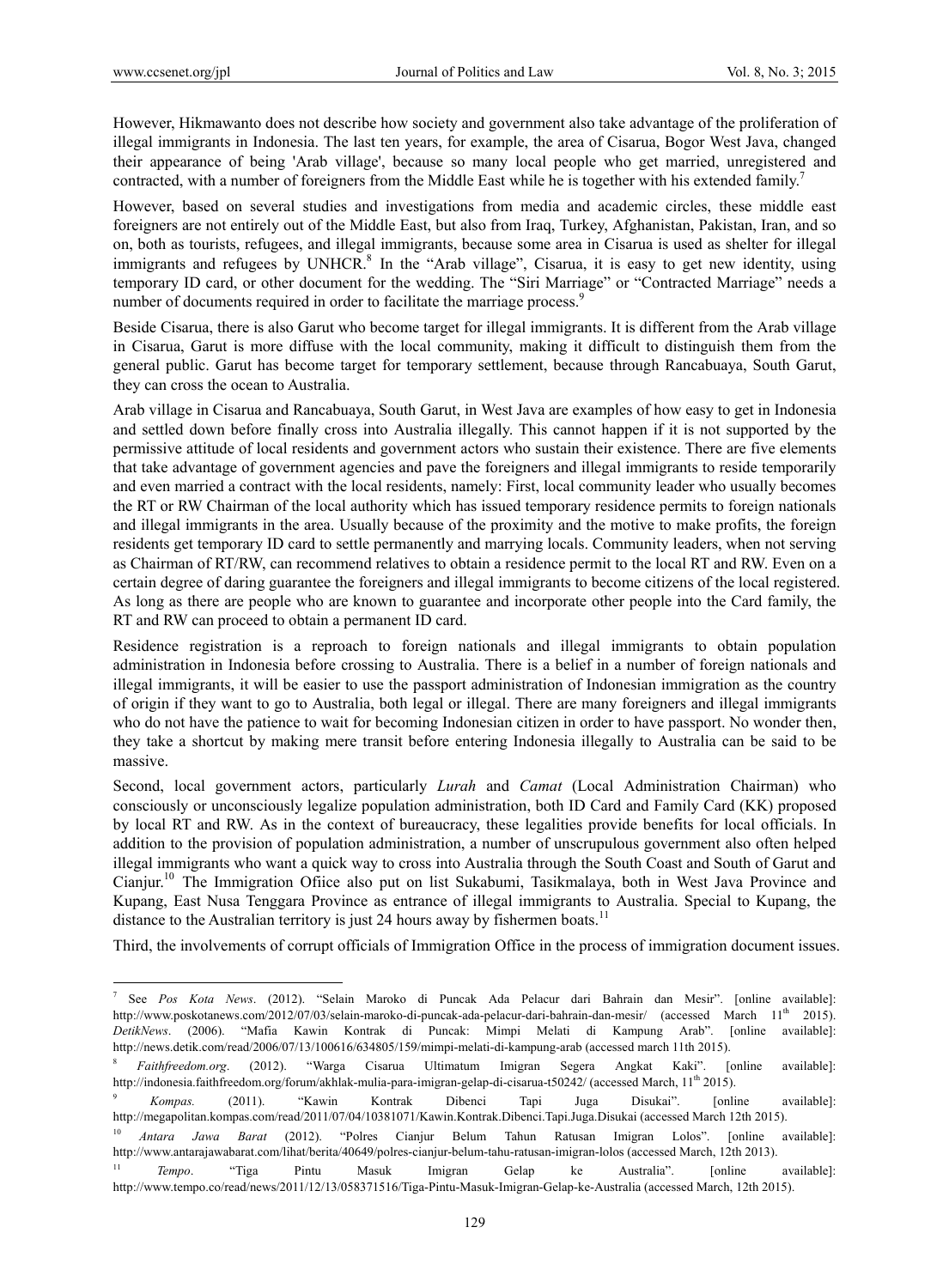$\overline{a}$ 

Immigration document can be processed if the illegal immigrants had residence documents obtained from the help of two points above, individual community leaders and local government. However, this method is not very much in demand by the illegal immigrants who risk their lives just to get to Australia, rather than using legal means to document immigration from Indonesia.

In addition, unscrupulous immigration officials are often easily bribed by illegal immigrants in order to escape from 13 of Immigration Detention Center (Rudenim) spread over in a number of regions in Indonesia<sup>12</sup>, or just out a few hours of Rudenim to enjoy the city where Rudenim is located. As the character of the bureaucracy in Indonesia, the unscrupulous Immigration officials are also easy to control with bribe them with some money, in fact rarely also squeeze to profit from illegal immigrants and its troubled.<sup>13</sup>

Fourth, individual POLRI involved in passing illegal immigrants to cross into Australia. A high-ranking Agency, ranked AKBP (lieutenant colonel), from the Directorate of Security Intelligence of West Nusa Tenggara Police Office arrested illegal immigrant backings when they attempt to cross into Australia.<sup>14</sup> The arrest of middle rank police officer becomes a signaled that in the area closely to Australia, some rogue police officers in that areas have potentially to take advantage of illegal immigrants who want to continue the journey to Australia. Although, in other areas too, the involvement of individual members of the police were backing illegal immigrants are still occur, for example, in the District of Baubau, Southeast Sulawesi, there are unscrupulous members of the Police Chief Brigadier rank (Bripka), which became the guardian of dozens of illegal immigrants from Myanmar bound for Australia.15

Fifth, the involvement of members of the TNI in paving the way for illegal immigrant to continue their journey to Australia. The involvement of individual members of the TNI has been mostly a bodyguard of a group of illegal immigrants who want to sail to Australia.<sup>16</sup> In Sukabumi for example, there are five military personnel of Kodam III Siliwangi escorting four mini buses containing dozens of illegal immigrants who will use the path Sukabumi to sail to Australia. Also in Madison, East Java, a person caught in the TNI is preparing to deliver a group of illegal immigrants from the Middle East to be pointing the way across to Australia for a fee of Rp. 10 Million (A\$ 10,000) through the South coast of East Java.<sup>17</sup>

Aside of five people of institutional and non-institutional, community involvement in helping illegal immigrants is also fairly massive. At least, based on the record Desk Handling of People Smuggling, Refugees and Asylum Seekers (P2MP2S) Coordinating Ministry for Political, Legal and Security, there are 514 fishermen and boat crews who were undergoing punishment in Australia as it helps take across illegal immigrants, of which 26 of them are children<sup>18</sup>. Benefits received by the fishermen and the crew is relatively lucrative income when compared to fishing, return around Rp. 50 million to Rp. 75 million (A\$ 50,000-75,000) once delivery, although the risk is obtained arrests for entry into Australian sea territory illegally and carrying illegal immigrants.

Based on above context, the problem of handling illegal immigrants in Indonesia until now is hard to do. This is due to the many interests that take advantage of the opportunity for personal gain. There are three affirmations attached thereto namely: First, the issue of illegal immigration has not been a threat to national security and

<sup>&</sup>lt;sup>12</sup> More information for Detention Centre of Indonesia's Immigration Office, see the link: http://www.imigrasi.go.id/index.php/hubungi-kami/rumah-detensi-imigrasi

<sup>&</sup>lt;sup>13</sup> Detik Surabaya. (2011). "Bantu Imigran Gelap, Kanwil Depkumham Janji Telusuri Keterlibatan Oknum Imigrasi". [online available]: http://surabaya.detik.com/read/2011/12/23/122339/1798374/475/kanwil-depkumham-janji-telusuri-keterlibatan-oknum-imigrasi (accessed march, 29th 2015). See also *Pos Kupang*. (2010). "Kepala Rudenim Kupang Mengaku Lalai. [online available]: http://kupang.tribunnews.com/2010/10/12/kepala-rudenim-kupang-mengaku-lalai. (accessed March, 30th 2015). *Centroone*. "Peras WNA, Dua Pegawai Imigrasi Dibui". [online available]: http://www.centroone.com/news/2011/10/2y/peras-wna-dua-pegawai-imigrasi-dibui/ (accessed March,  $29<sup>th</sup> 2015$ ).

<sup>14</sup> DetikNews. (2012). "Polisi Berpangkat AKBP Ditangkap Terkait Penyelundupan Imigran ke Australia". [online available]: http://news.detik.com/read/2012/06/04/100053/1931783/10/polisi-berpangkat-akbp-ditangkap-terkait-penyelundupan-imigran-ke-australia?n d771104bcj (accessed March  $11<sup>th</sup> 2015$ )

<sup>&</sup>lt;sup>15</sup> JPNN. (2012). "Lindungi Imigran Gelap, Oknum Polisi Jadi Tersangka". [online available]: http://www.jpnn.com/read/2011/02/01/83440/index.php?mib=berita.detail&id=125688 (accessed March 12<sup>th</sup> 2015)

<sup>&</sup>lt;sup>16</sup> Radar Bogor. (July, 19<sup>th</sup> 2012). "Kawal Imigran Puncak, Lima TNI Ditangkap".

<sup>17</sup> *Tribun Timur.* (2012) "Pandu Imigran Gelap Oknum TNI Dibayar Rp. 10 Juta". [online available]: http://makassar.tribunnews.com/2012/09/03/pandu-imigran-gelapoknum-tni-dibayar-rp-10-juta (accesses 23rd 2015). *Tempo*. (2012). "Selundupkan Imigran, Oknum TNI Dapat Ratusan Juta". [online available]: http://www.tempo.co/read/news/2012/09/12/063428961/Selundupkan-Imigran-Oknum-TNI-Dapat-Ratusan-Juta (accessed March 30, 2015).

<sup>18</sup> *Kementerian Koordinator Politik, Hukum, dan Keamanan*. (2012). "Desk P2MP2S Akan Berusaha Bebaskan 26 Tahanan Anak Dibawah Umur Dalam Kasus Penyelundupan Imigran Gelap di Australia ". [online available]: http://www.polkam.go.id/Beranda/tabid/38/mid/394/newsid394/250/language/en-US/Default.aspx (accessed March 30th 2015).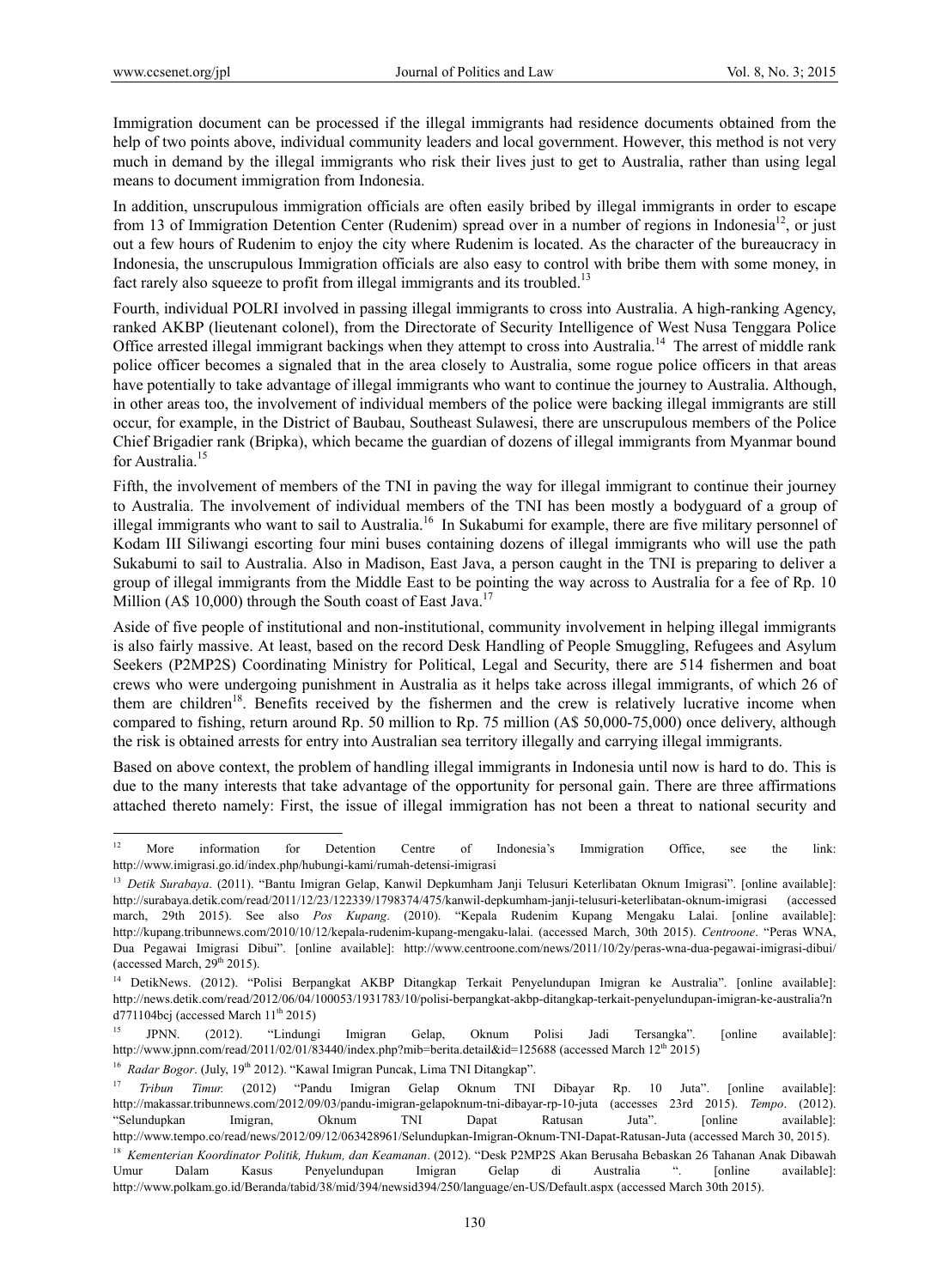sovereignty, because the border crossers are only making Indonesia as a transit point before crossing to Australia. This particular situation makes the institution related directly or not directly related to not feeling makes the problem of illegal immigrants as a priority issue. Although at the Coordinating Ministry for Political, Legal and Security has established Desk Handling People Smuggling, Refugees and Asylum Seekers (P2MP2S), but the function of the desk are more illegal immigrants and mediate issues of human smuggling cases involving citizens of Indonesia, both in Australia and other countries is the goal of Indonesian citizens to work abroad illegally.

Second, because there is not a threat to national security and sovereignty of the state, the handling of illegal immigrants are not shaded by the political policies that can bind to relevant state institutions and not directly related. Policy is at least level assigned Regulation handling illegal immigrants in a number of state institutions such as the Immigration Office that has the function of immigration and cross-border, Ministry of Internal Affairs has the record function of population, as well as POLRI and military on the function of Homeland Security and National Defense. No wonder because there is no policy that binds to a number of institutions mentioned above, then each institution has not looked at the importance of handling illegal immigrants in their respective institutions.

Third, a derivative to the second point, the handling of illegal immigrants is not in integral scheme between the Immigration Office, the POLRI, the TNI, and also the Ministry of the Internal Affairs. The Immigration Office handles illegal immigrants separate ways and not integrated with other institutions. The involvement of the police, the military, and also Ministry of Internal Affairs are more than just supporting, which in certain circumstances would reduce backfire against the Immigration Office due to violation of law because illegal immigrants are trying to escape and bribe corrupt officials Immigration, asking for escort to TNI and POLRI personnel, where a fishing boat has been waiting to carry illegal immigrants headed to Australia.

## **3. Police Support**

Problems of illegal immigrants, as described above, will only be made if from the outset the government considers illegal immigrants as a threat to national security and sovereignty. Because, without it, then each institution, both the Office of Immigration and other institutions such as the POLRI just assume as part of the roles and functions attached to each of its members, which will only feel involved when it became part of the roles and functions itself. For example, the POLRI will only directly involved in the handling of illegal immigrants if the illegal immigrants had been unsettling and threatening security and order, and homeland security. The excess of the problem of illegal immigrants by the POLRI through the Detachment 88 AT (Densus 88 AT) and National Agency for Counter-Terrorism (BNPT) is strengthening the existence of terrorist organizations in Indonesia, Directorate of Anti-Narcotics, Criminal Investigation Board of POLRI e and the National Anti-Narcotic Agency (BNN) is a narcotic that use illegal immigrants as its courier.

However, the POLRI as one of the actual functions of state government has explicitly stated that the POLRI conduct functional police surveillance against foreigners in the territory of Indonesia in coordination with relevant agencies, as well as Article 15 Paragraph 2, point i, Law no. 2/2002 on the POLRI. Relevant agencies were also ablaze leads the Immigration Ofice in the Ministry of Justice and Human Rights. Even in Article 15 Paragraph 3 of Law No. 2/2002 would require the legal level of Government Regulation in the handling of foreigners within which is the problem of illegal immigrants.

Since 2007, the POLRI, International Organization of Migration (IOM,) conducted a variety of training and strengthening understanding and operating in handling illegal immigrants by the POLRI, which involves three entities and the divisions that exist in the POLRI Headquarters, namely: Security Intelligence Agency (Baintelkam) , especially the Directorate of State Security, Security Maintenance Agency (Baharkam), particularly in the Directorate Guidance Society (Bimmas), Maritime Police Directorate, and the Directorate of the Air Police, and the Criminal Investigation Agency (Bareskrim), particularly the Directorate of Anti-Narcotics, and International Relations Division, in particular the Secretariat NCB/Interpol. However, the training explicitly intended to strengthen the role of the POLRI in handling security in the context of illegal immigrants in the country. Thus, the task of handling illegal immigrants with limited immigration Office in coordination with the restriction roles and functions of each institution. No wonder then if the training was initiated by IOM only on strengthening the understanding of the POLRI in handling the anticipated negative effects of illegal immigration, not the handling of illegal immigrants are integral to the Immigration Office.

The efforts made by the IOM to strengthen understanding and operational problems of illegal immigrants on the legality of the POLRI because there was a barrier between the functioning of the POLRI with immigration Office functions. It is recognized correctly by the IOM when seeing Law No. 2/2002 on POLRI and Law No. 6/2011 on Immigration, which one describe the function of Immigration Office as independent investigation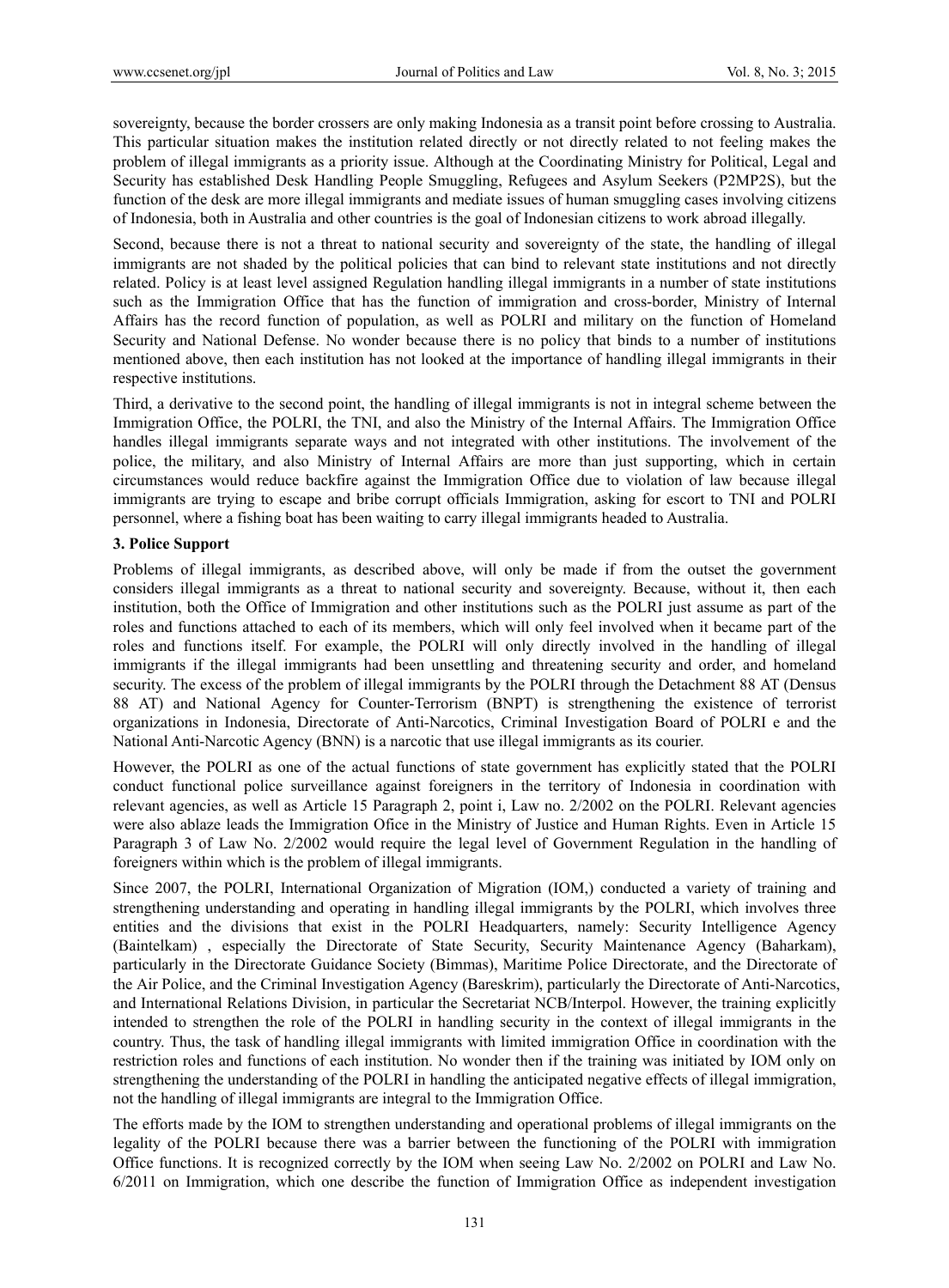which can process all immigration issues without having to involve the POLRI. At that point essentially support of POLRI on the handling of illegal immigrants is not very clear.

Ambiguity exists in policing functions, which are also attached to the Immigration Office. Thus, if there is even the POLRI support task associated with the handling of illegal immigrants more because of the effect of the presence of illegal immigrants themselves are not in the settlement, as was done by the Bareskrim of POLRI and the Office of Immigration on the handling of drug smuggling who use illegal immigrants as intermediaries and couriers.19 The interesting thing is precisely the counter terrorism, there is no cooperation in writing as in narcotics eradication. This situation would require assertions that the POLRI perspective, especially Densus 88 AT and BNPT that illegal immigrants have the potential for increased radicalization that lead to terrorism.<sup>20</sup>

Different interests and perspectives in seeing illegal immigrants between the POLRI and the Immigration Office are understandable given the constraints and corridors roles and functions of each institution has not been fully integrated. Gray area that should be undertaken together between the POLRI and the Immigration Office became crucial point violations and actions taken advantage of corrupt immigration officials and police and other enforcement agencies such as the military in the handling of illegal immigrants. The gray area in which arrests of illegal immigrants, sending illegal immigrants to Immigration Detention House (Rudenim), supervision and maintenance of illegal immigrants in Rudenim, escort the deportation of illegal immigrants and or shipment to third countries, to the involvement of organizations such as IOM and UNHCR that do not involve the police and other institutions in the process.

In the context of cooperation, it was not built in a similar position, because the function of immigration is more powerful than the police function. So that in the context of handling illegal immigrants, the police do the supporting job, except in the case of drugs and terrorism, which the police can take control of management initiatives such cases.

There are four stages of assistance tasks that can be done by the police relating to the handling of illegal immigrants by the Immigration Office, namely: First, the stage of monitoring the movement of illegal immigrants will go to Indonesia. The POLRI at this stage to activate the role of Interpol and Police Attaché or Liaison Officer of Police or equivalent is usually located under the same roof with the Defense Attaché Indonesian representatives in several countries, particularly many of the residents chose to seek a new and better life as the Middle Eastern countries, Iraq, Iran, Pakistan, Afghanistan, Sri Lanka, Vietnam, Cambodia, and so forth.

In addition, the involvement of Interpol is also intended to unravel organized international shipments of illegal immigrants to Australia who make Indonesia as a transit country. Organized networks are not just sending illegal immigrants to Indonesia, but also drugs and radicalism which of concern to police. During this international network that organizes shipments of illegal immigrants has been building networks in Indonesia.<sup>21</sup> Thus, sooner or later it would threaten the existence of the network not only national security and sovereignty of the state, but also threaten the people of Indonesia, bringing with them a radical ideology and narcotics.

Second, tightening sea patrols by the Maritime Police and the Navy in a traditional path to enter Indonesia illegally, especially along the Straits of Malacca, the Sunda Strait, the waters of Natuna Islands, and harbor illegal scattered in some other areas.<sup>22</sup> This step is to close in and the mixed illegal immigrants with the general public. Therefore, religion and kinship approach can obscure the identities of the illegal immigrants are from pursuit by the security forces. During this difficulty Immigration and security is one of them because the local people are actively involved in the obscure and hide information illegal immigrants with a variety of motives, but money is a problem in common religious identity.

Third, intensive supervision related to the presence of strangers by the Police Directorate of State Security,

 $19$ <sup>19</sup> *Vivanews*. (2012). "Kasus Narkoba Warga Asing, Bareskrim Gandeng Imigrasi". [online available]: http://nasional.news.viva.co.id/news/read/367161-kasus-narkoba-warga-asing--bareskrim-gandeng-imigrasi (accessed March 31 2015). *Skalanews.* (2012). "Imigrasi dan Mabes Polri Bikin Kerjasama Penanggulangan Narkoba". [online available]: http://skalanews.com/news/detail/128953/4/imigrasi-dan-mabes-polri-bikin-kerjasama-penanggulangan-narkoba.html (accessed March 31, 2015).

<sup>20</sup> *Kalteng Pos*. (2012). "Antisipasi Terorisme Awasi Orang Asing!". [online available]: http://www.kaltengpos.web.id/?menu=detail\_atas&idm=12150 (accessed march, 31 2015).

<sup>21</sup> For example, see *Antara News*. (2009). "Enam WNI Diduga Terlibat Jaringan Imigran Gelap". [online available]: http://www.antaranews.com/berita/1255273846/enam-wni-diduga-terlibat-jaringan-imigran-gelap (accessed March 31st 2015).

<sup>22</sup> *Bisnis Kepri*. (2012). "Polda Kepri Ungkap Jaringan Baru Penyelundupan manusia". [online available]: http://www.bisnis-kepri.com/index.php/2012/04/polda-kepri-ungkap-jaringan-baru-penyelundupan-manusia/ (accessed march 31th 2015).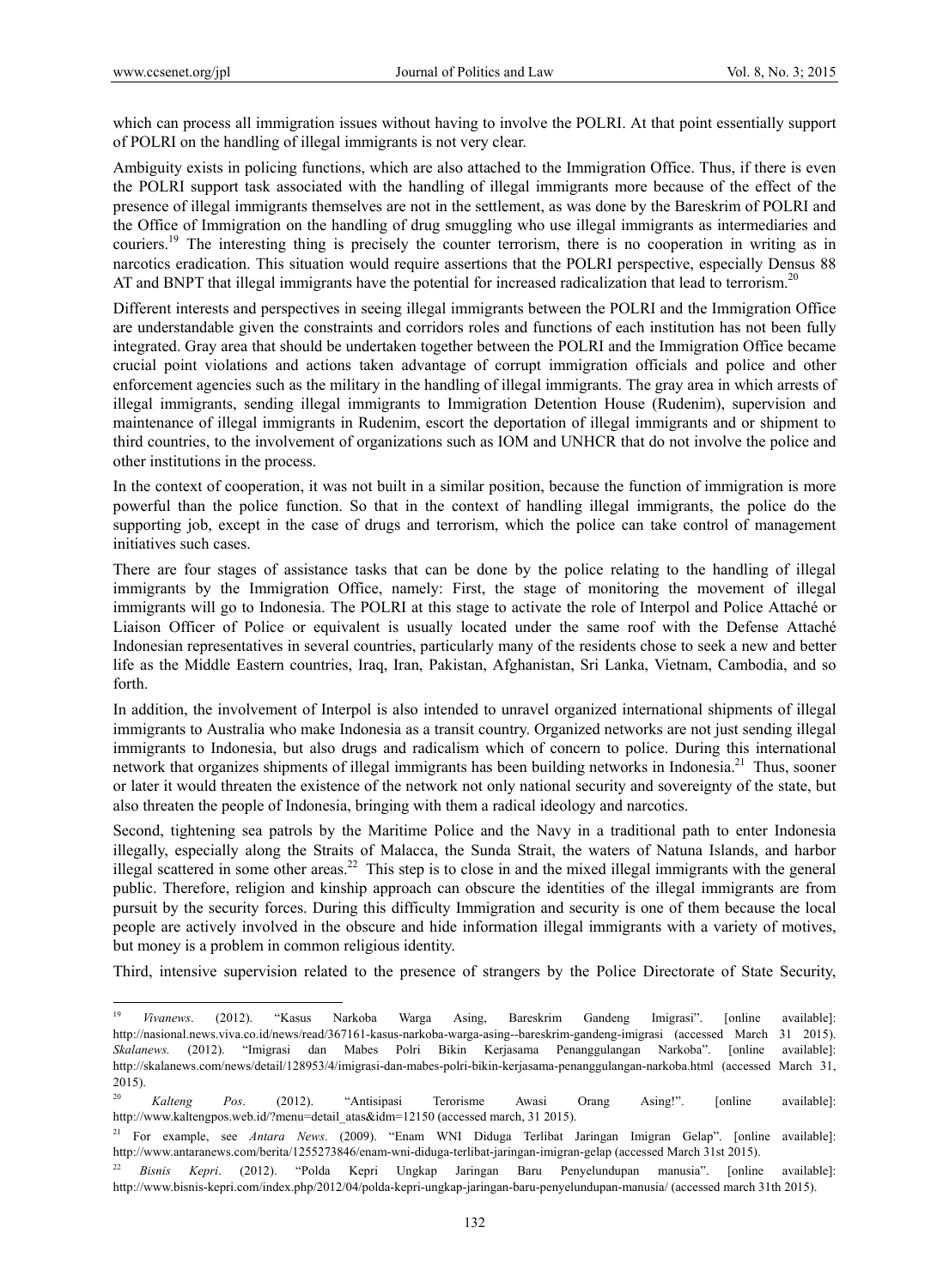Baintelkam, and Bimmas, Baharkam POLRI. The POLRI should always be informed by the Immigration Office regarding entry and exit of foreigners to Indonesia than to get themself through the police network Interpol and Police Attaché and Indonesian representatives abroad. The Intensive supervision of foreigners who will provide positive stimulation for the limited space for illegal immigrants networks in Indonesia. It also means that the involvement of unscrupulous immigration officials and security elements, both military and police would itself limited.

Fourth, the involvement of communities and local government in Community Policing program organised by the POLRI to maintain conducive environment. The program is also integral to the existence the TNI Territorial Command of Babinsa can be partners in minimizing the space and the presence of illegal immigrants which conducted independently by the people themselves. Besides stimulating community involvement is also limited space for terrorist networks and drug abuse is also a concern that the POLRI were allegedly often a part of being an illegal immigrant.

These four stages should be highlighted more effective if it is supported by the presence of at least of government regulation. And it should also involve other institutions such as the Ministry of Internal Affairs and the military. Therefore, the POLRI task may also be supported by other institutions will only be effective if they are hand in hand to confirm that the illegal immigrants problem is part of their role and main functions. Legal aspect is also on how the government is related to the handling of illegal immigrants. Because, as long as the government still sees illegal immigrants not as a threat to state sovereignty and national security, so long as it is also the handling of illegal immigrants would only be a ground for rogue elements both community leaders, and state agencies to obtain economic benefits as an explanation at the beginning.

#### **4. Conclusion**

Handling illegal immigrants in Indonesia can only be done with the integral approach, which is not only done by the Office of Immigration but involve other state institutions such as the Police, Army and Ministry of Internal Affairs. Besides handling illegal immigrants should also actively involve the community in anticipation of the process of assimilation to bring religious sentiments and reasons economic benefits.

Involving the handling of illegal immigrants, POLRI supports apparently can not just run the main roles and functions of each. Different interests and sliced roles and functions both also involve other institutions such as the military and the Interior Ministry. Moreover, obstacles challenges in handling illegal immigrants there are contributions from the individuals not only police, but also the military and Ministry of Internal Affairs through local government.

Addition of no less significance is the handling of illegal immigrants would be more effective and integral if supported by the legality of the government at least equivalent to synergize Regulation institutions in it, both the Office of Immigration, the POLRI, the TNI and Ministry of Internal Affairs. Government regulations are in addition ensures the Indonesian government's commitment related to the handling of illegal immigrants, government regulation is a form of coercion to the institution to establish coordination of assistance, to the joint operations in the handling of illegal immigrants, during which it almost never happened.

#### **References**

- Bailey, J., & Dammert, L. (Eds.). (2006). *Public Security and Police Reform in the Americas.* Pittsburgh: University Pittsburgh Press.
- Djamin, A. (2005). *Masalah dan Issue Manajemen Kepolisian Negara RI dalam Era Reformasi.* Jakarta: Yayasan Brata Bhakti Polri.
- Djamin, A. (2006). *Sejarah Perkembangan Kepolisian di Indonesia: Dari Zaman Kuno Sampai Sekarang*. Jakarta:Yayasan Brata Bhakti Polri.
- Gunaratna, R. (2002). *Inside Al Qaeda: Global Network of Terror*. New York: Columbia University.
- Hauptman, S. (2013). *The Criminalization of Immigration The Post 9/11 Moral Panic.* Washington DC: LFB Scholarly Publishing.
- Hayworth, J. D. (2005). *Whatever It Takes: Illegal Immigration, Border Security, and the War on Terror*. Washington DC: Regnery Publishing.
- Hoffmaster, D. A. et al. (2010). *Police and Immigration: How Chiefs Are Leading their Communities through the Challenges*. Washngton DC: Police Executive Research Forum.
- Newton, L. (2008). *Illegal, Alien, or Immigrant: the Politics of Immigrant Reform*. New York: New York